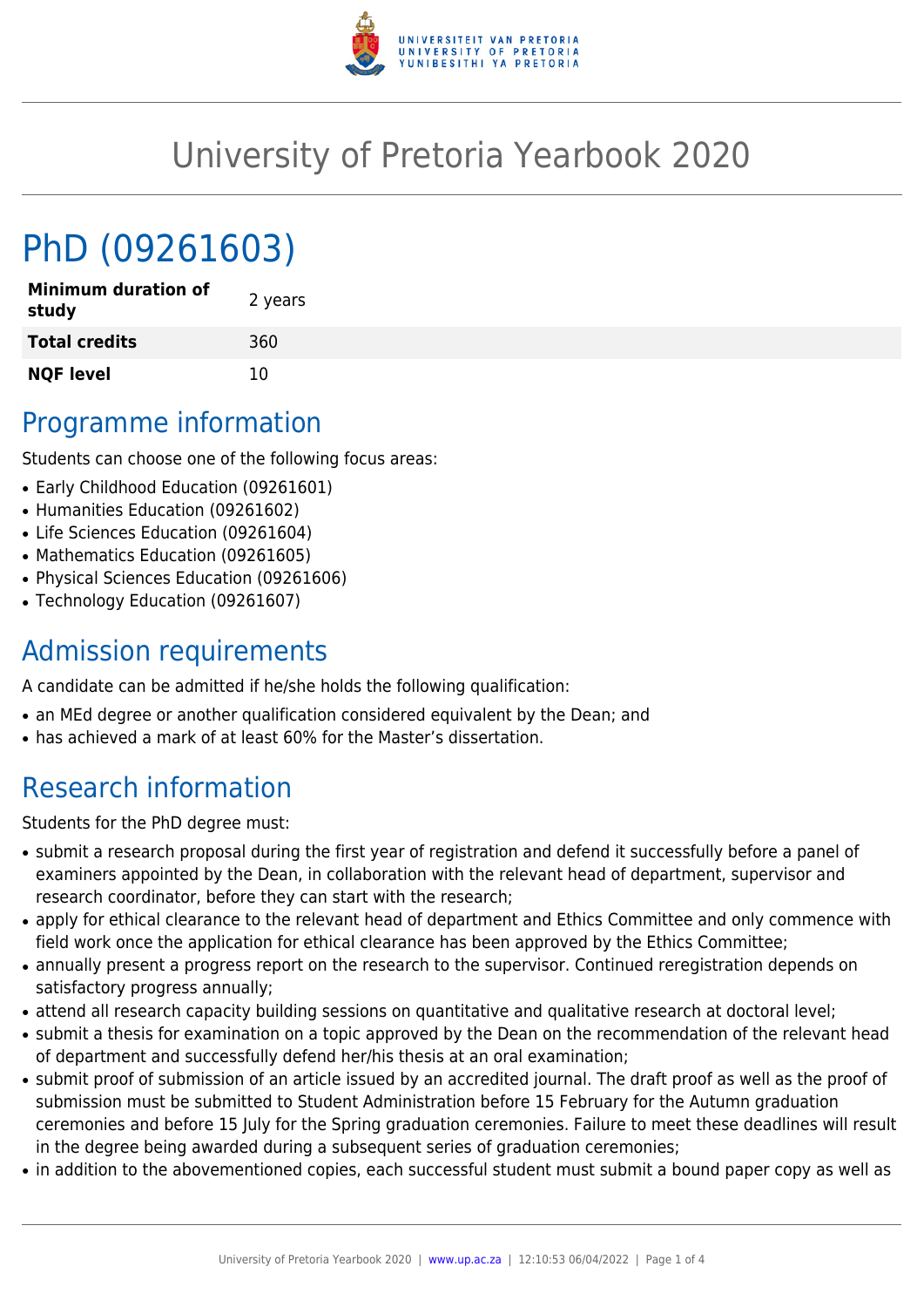

two electronic copies of the approved thesis to the Head: Student Administration in the format specified by the faculty and in accordance with the minimum standards set by the Department of Library Services (specifications are available at: [http://upetd.up.ac.za/authors/publish/standards.htm#specs?,](http://upetd.up.ac.za/authors/publish/standards.htm#specs) before 15 February for the Autumn graduation ceremonies and before 15 July for the Spring graduation ceremonies. Failure to meet these deadlines will result in the degree being awarded during a subsequent series of graduation ceremonies.

Guidelines for the format, submission and defending of the research proposal will be communicated by the relevant head of department .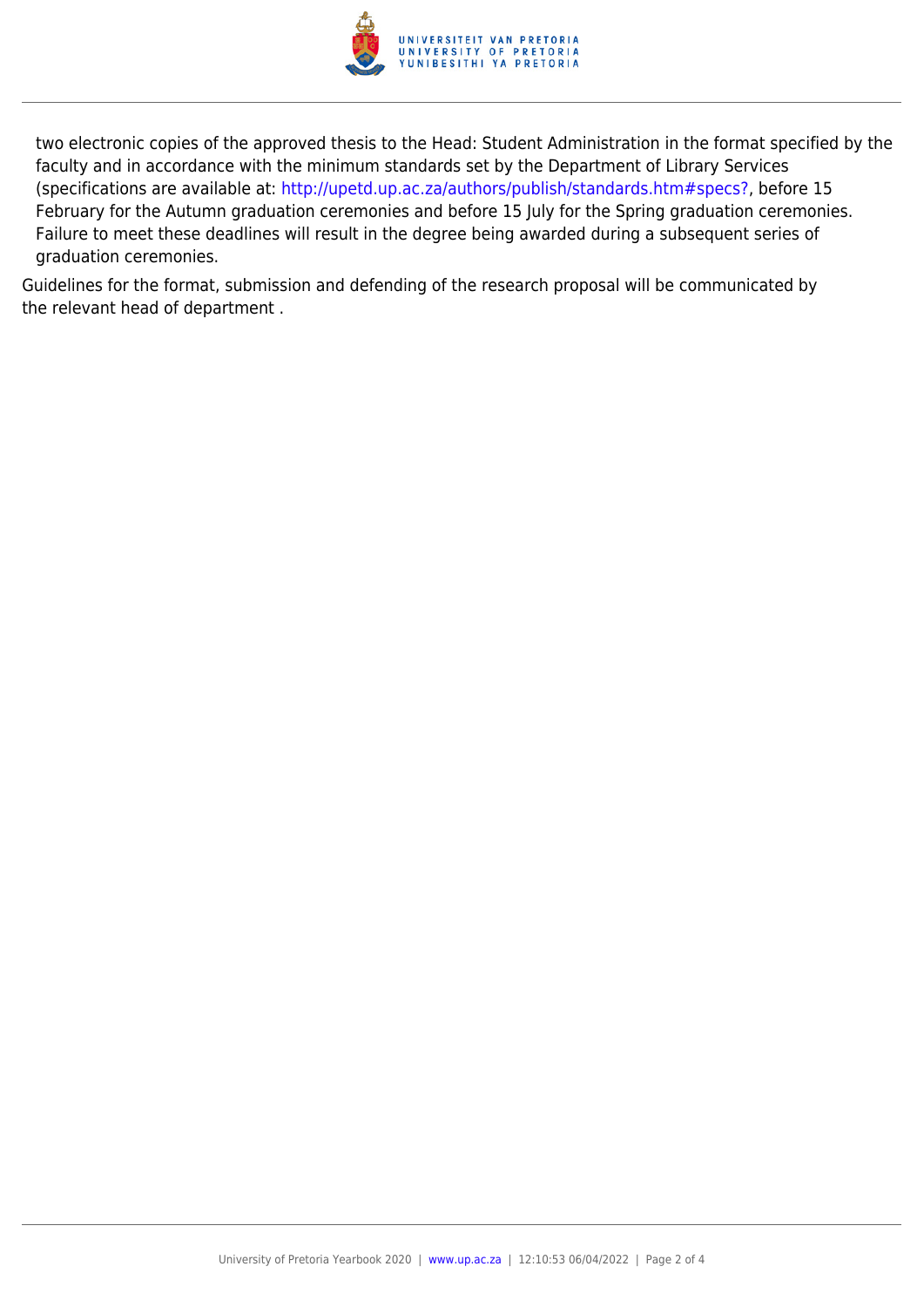

#### Curriculum: Year 1

**Minimum credits: 360**

#### **Core modules**

[Thesis: Science, mathematics and technology education 990](https://www.up.ac.za/yearbooks/2020/modules/view/NWT 990) (NWT 990) - Credits: 360.00